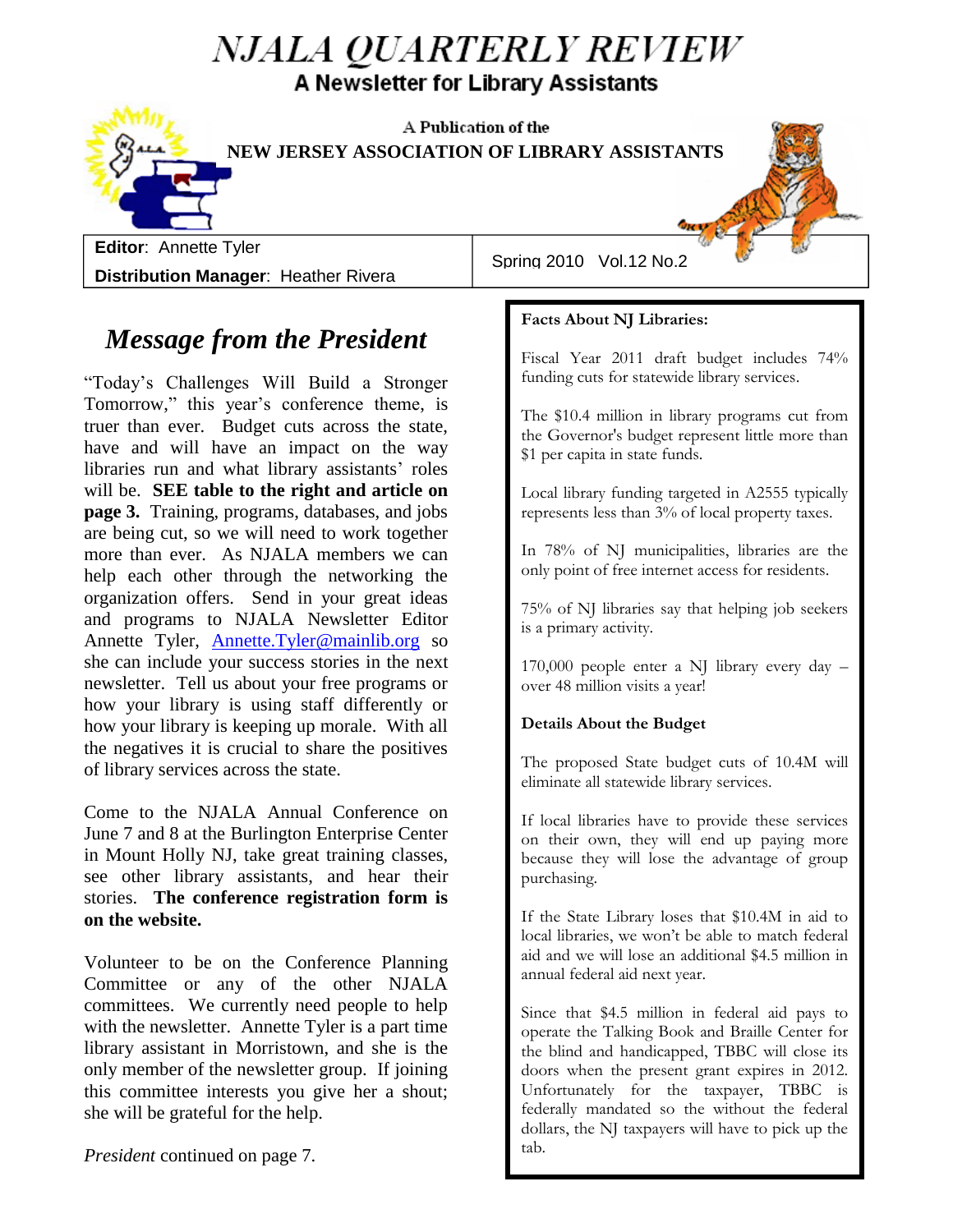#### **RECOGNIZING VALUE, ENCOURAGING GROWTH**

#### **THE LIBRARY SUPPORT STAFF CERTIFICATION PROGRAM**

#### **Library Support Staff Certification (LSSC) Program Welcomes Candidate Applications**

The American Library Association's Allied Professional Association (ALA-APA) is [accepting applications](https://www.livetext.com/ltforms/ala) from potential candidates interested in achieving the Library Support Staff Certification (LSSC). The LSSC Program is the first national, voluntary certification program for library support staff. Over forty Candidates have applied since the program opened January 25, 2010.

Why are library support staff across the country applying for LSSC candidacy?

Eva Fiffie is excited that the LSSC program "will give me the opportunity to strengthen my supervisory skills, become familiar with new aspects in the library field and allow me to provide better services to library patrons and my staff."

Candidate Kathleen Laurente agrees: she is confident that the LSSC "will give credence to the knowledge that I [already] possess, and will also advance me to the forefront at my current position."

"At this time, I wish to focus on having a family but also improve my career prospects and so, the LSSC Program is an excellent fit for me," shares candidate Shirley McCoy. "I believe it will give me the opportunity to demonstrate that I am eminently qualified to be a member of any library support staff."

Molly Moore is excited to begin LSSC course work on Collection Management. "A better understanding of this department in our library would allow us to be better informed and to provide better information when decisions are required."

The LSSC Program is open to any library support staff person with a high-school diploma or its equivalent and at least one year of full-time experience in a library within the last five years. Applicants do not have to be a member of ALA. The application fee is \$325 for ALA members and \$350 for non-ALA members. Candidates who choose to take an approved course may have to pay a fee set by the course provider. There is no cost for submitting portfolios. Candidates have four years to complete the program.

The LSSC Program website, [www.ala-apa.org/lssc,](http://www.ala-apa.org/lssc) has complete information about the competency sets,

approved courses, and how to develop a portfolio. The Program has adopted ten competencies sets; Candidates are required to show achievement of three sets -- Foundations of Library Service, Communication and Teamwork, and Technology – and must choose three additional sets from Access Services, Adult Readers' Advisory Services, Cataloging and Classification, Collection Management, Reference and Information Services, Supervision and Management, and Youth Services.

The LSSC offers Candidates two ways to demonstrate achievement. T he first is through completing approved courses from library education providers across the county. These providers set the course's fee, schedule, and requirements. Recently, the LSSC Program approved a Supervision and Management course from the State Library of Louisiana. Michael Golrick, one of the course's instructors, was pleased by the "level of enthusiasm and interest" demonstrated by the seventeen students who completed course. The LSSC Program encourages interested education providers to contact the program to find out more about course approval.

Candidates can also develop portfolios that demonstrate their knowledge, skills, and experience in a competency set. The LSSC Program offers help to Candidates who wish to develop and submit portfolios. Librarians with expertise in the competency set will evaluate portfolios and the Program is seeking more librarians who wish to do so. The application to become a Portfolio Evaluator is available on the LSSC website.

Candidates may wish to complete courses in some competency sets and submit portfolios in others.

The LSSC Program was inspired by many years of discussion and by needs assessments with library support staff. In 2007, the American Library Association received a grant from the Institute of Museum and Library Services (IMLS) Laura Bush 21st Century Librarian Program to fund the development of such a national certification program.

More information about the LSSC Program is available online at http://www.ala-apa.org/lssc. Direct questions to [lssc@ala.org](mailto:lssc@ala.org) or call 312-280-2424. The LSSC Program is being managed by the American Library Association-Allied Professional Association (ALA-APA).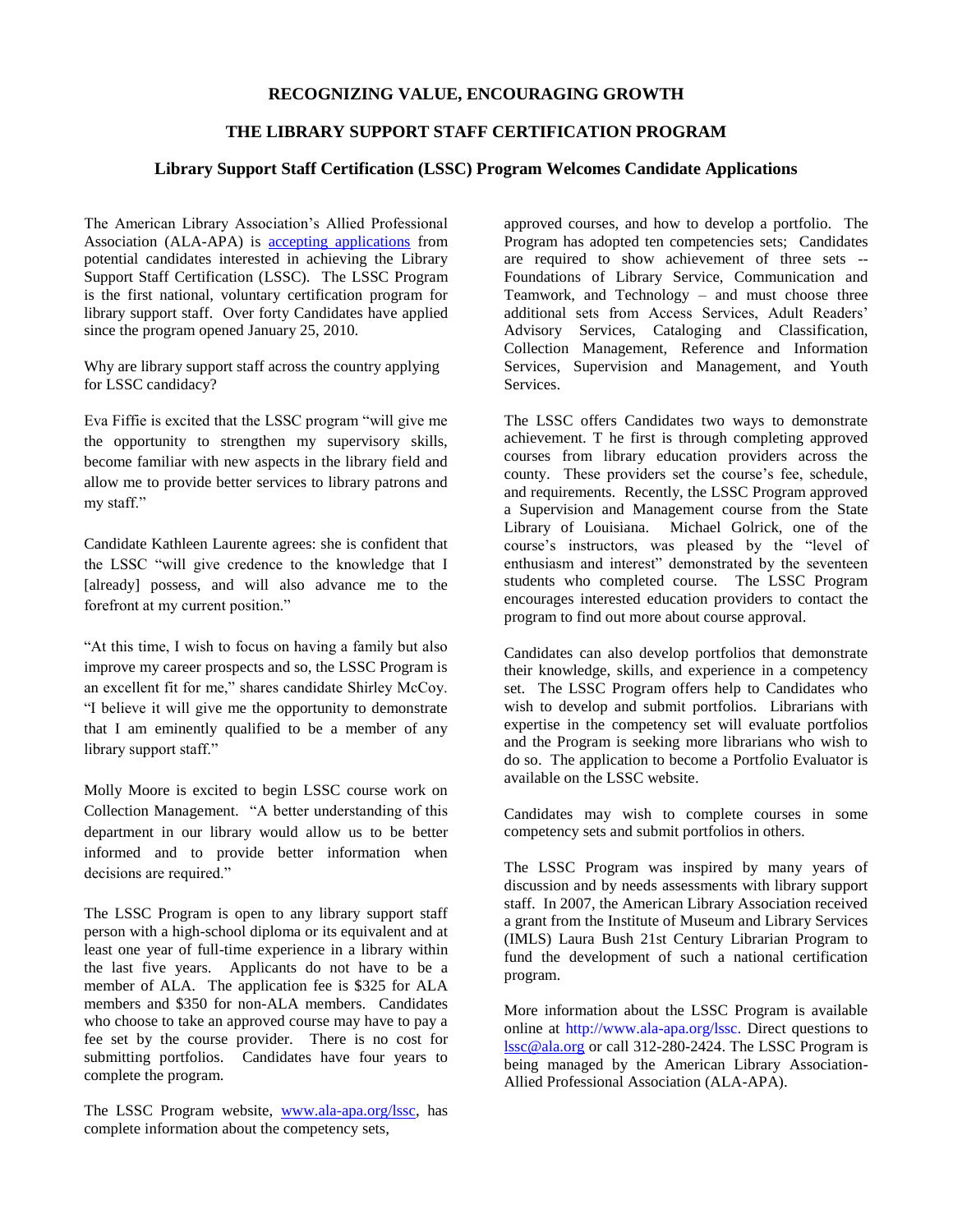### **Budgets Cuts To Eliminate Library Services**

Many of you have heard about the cuts that are included in the proposed FY2011 State budget. What you might not know is that the proposed cuts for libraries will eliminate ALL statewide library programs and services. Three out of four budget lines have been eliminated completely and the fourth has been chopped in half. These cuts will have a devastating impact on all NJ libraries if they are approved.

#### **How will this impact your library?**

Local libraries would lose ALL their access to shared resources: interlibrary loan and delivery; all statewide electronic resources on health care, business, and education; email, as well as internet access and help desk services for most of the public libraries in New Jersey. In addition, a 50% reduction for Per Capita State Aid will result in reduced funding for staff and materials.

#### **How will this impact your customers?**

Without interlibrary loan and delivery your  $\bullet$ customers will not be able to get the items they need from other libraries.

Without online resources your customers will lose the best and latest information that they need in health care, business and education.

Without statewide technology system, over 200 libraries will lose their web and email hosting, internet access and help desk services making it impossible for your customers to go online and use the internet; reserve or renew library items; or get updated information about their library's programs and services.

 $\bullet$ Libraries will be losing half of per capita state aid at a time when municipalities seek to eliminate local support meaning customers may have to endure shorter hours, less materials, fewer staff and maybe even having the local library close its doors completely.

 $\bullet$ The Talking Book and Braille Center (known as the Library for the Blind and Physically Handicapped) will close leaving all Veterans and New Jersey residents who cannot read the printed word because of a visual or physical handicap without a library.

Group contracts that have brought down the cost of other electronic resources purchased by libraries will cease resulting in increased costs to individual libraries and communities.

#### **A Second Assault**

At the same time the state is eliminating funding for library programs, Assemblyman John DiMaio has introduced A2555, which eliminates the minimum local funding requirement for municipal public libraries. **If passed, there is no guarantee your municipality will continue to fund your library and could result in many libraries closing their doors or drastically reducing their hours.**

"The library community understands that we all need to make shared sacrifices, but this represents the complete elimination of statewide library services, and that's unacceptable to the millions of people who depend on our libraries," said Pat Tumulty, executive director of the New Jersey Library Association.

#### **What can you do?**

As a Library Assistant, you have daily contact with customers. It is vitally important that you communicate that we need people to stand up for libraries by asking their legislator to put \$10.4M statewide library funding back into the budget and to oppose Assembly Bill A2555. If we all work together, we can Save NJ Libraries.

1. Ask your customers to become a Library Champion at **[www.ilovenjlibraries.org.](http://www.ilovenjlibraries.org/)**

2. Ask them to call or send a message to the Governor or their State Senator and Assembly representatives opposing the elimination of funding for library programs and A2555. Tell them a form letter and links to their elected officials can be found on the ilovenjlibraries.org Website.

3. Make sure you have signed up to be a champion, sent letters to the Governor and your State Senator and Assembly representatives. Not only will it help libraries, but also you'll get a sense of how easy the process will be for your customers.

It's not always easy to ask customers to speak up for a cause, but in this case, you are asking them to stand up for themselves. If they don't speak up now, there is no guarantee the services they have come to rely upon will remain.

The New Jersey Library Association has set up a page for you and your customers with continual updates on the issues facing libraries at *ilovenjlibraries.org*.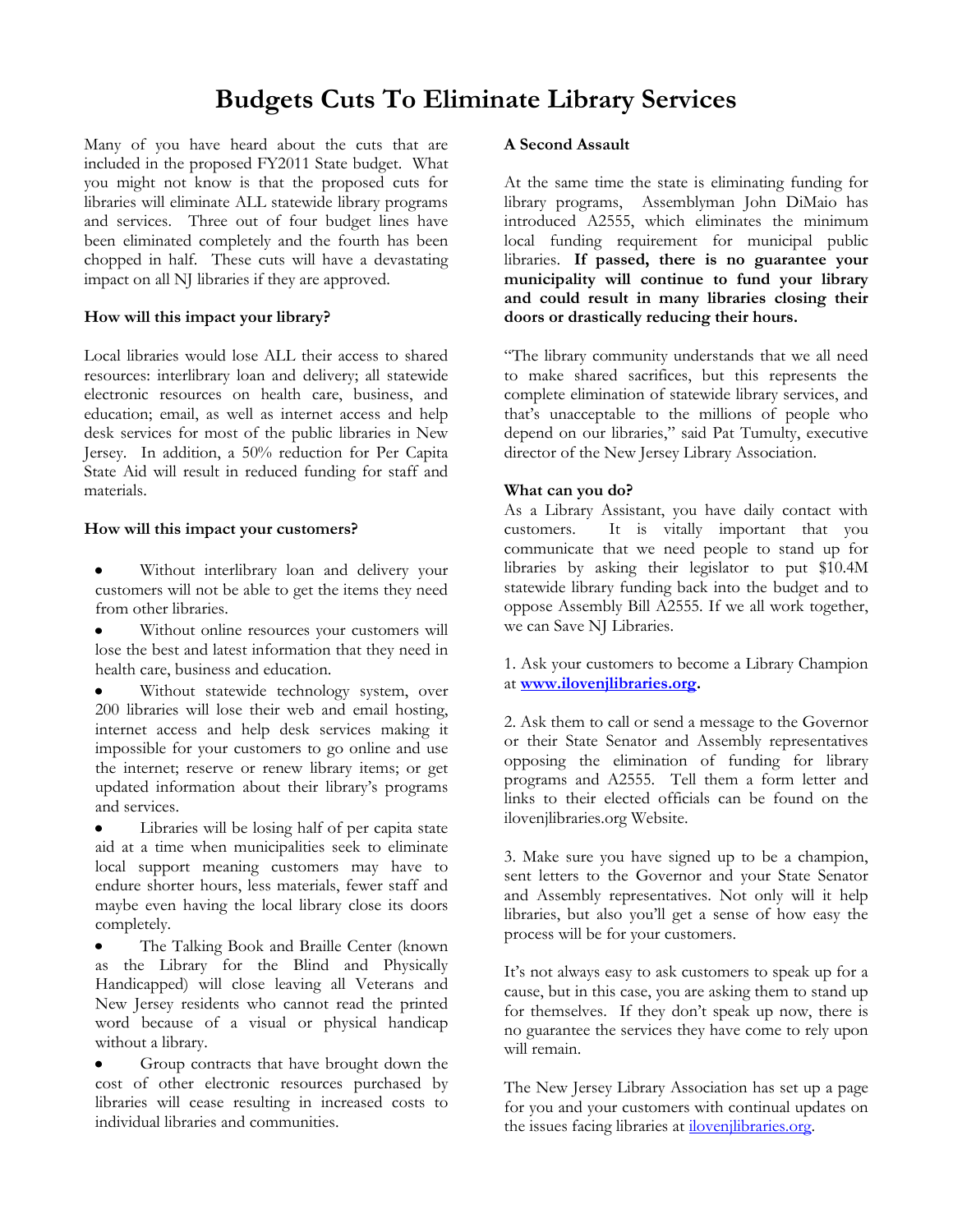## **RITA L. HILBERT SCHOLARSHIP AWARD 2010**

The NJALA Scholarship Committee is proud to announce our annual scholarship award of \$250.00 for the 2010-2011 academic year. This scholarship is offered to a library support staff person who would like to pursue a degree or certificate program that enhances work skills.

### **REQUIREMENTS**

- 1. Applicant must be a legal resident of New Jersey.
- 2. Scholarships are available to current NJALA members only.
- 3. Recipient must attend an accredited college program or certified post-secondary program.
- 4. Recipient must use the award in a job-related field.
- 5. Applicant must enclose a 150 word essay explaining how this scholarship will help her/him reach career goals.
- 6. If the Scholarship Committee deems a personal interview necessary the applicant must be available to meet with the committee.
- 7. The scholarship recipient will receive the award money after proof of completion of the course is shown.

If you have any questions or would like an application please contact the Scholarship Committee Chairperson:

> East Orange Public Library Attn: John Guido 21 South Arlington Avenue East Orange, NJ 07018 Phone: 973-266-5601 or E-mail: jguido@eopl.org

There is an application form on the next page, and you will also find one on the NJALA website, [www.njala.org](http://www.njala.org/) .

All applications must be postmarked by April 30, 2010.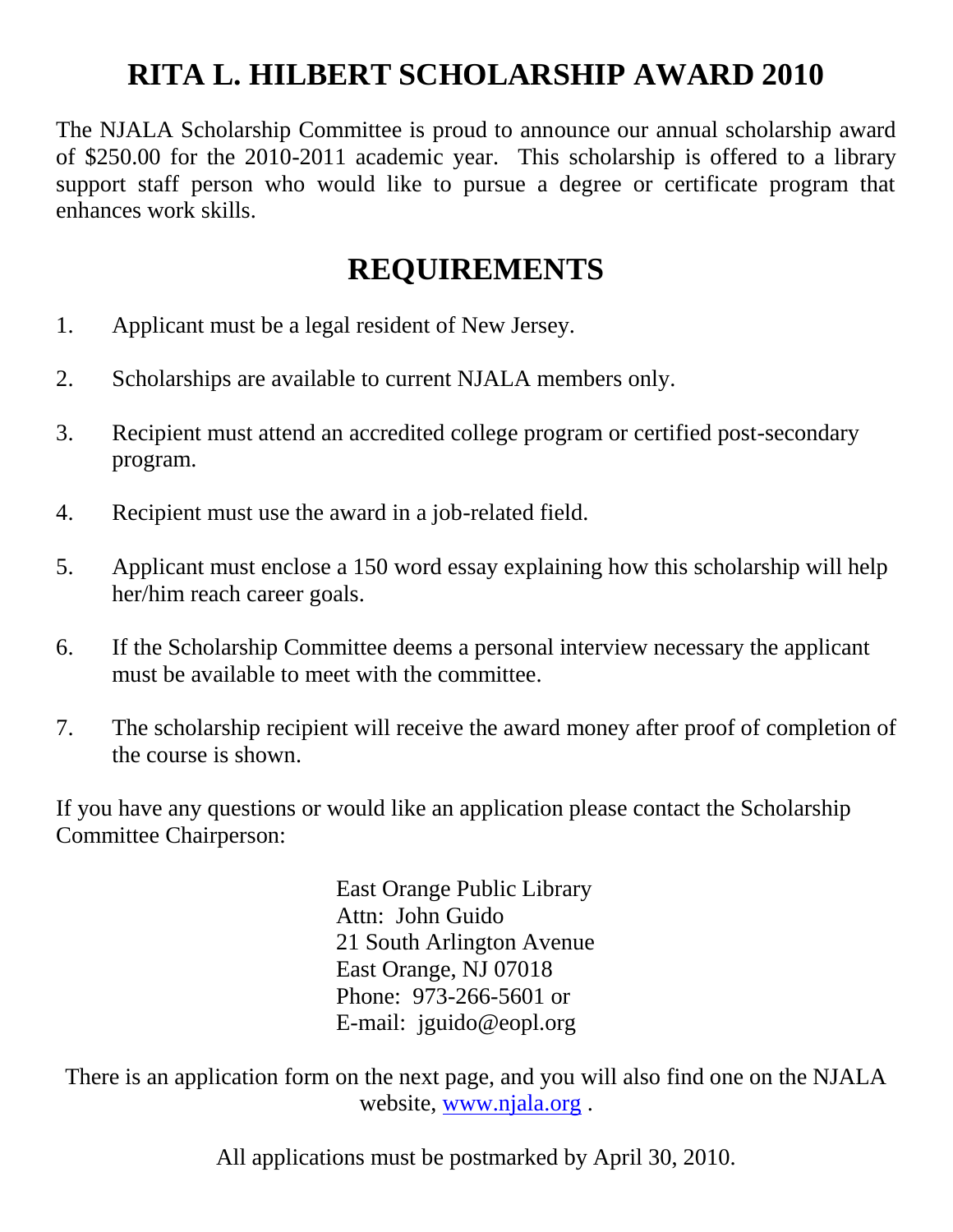# **RITA L. HILBERT 2010 SCHOLARSHIP APPLICATION**

| <b>1. NAME:</b><br><u> 1980 - Andrea Andrew Maria (h. 1980).</u>                                                                                                                                                                     |          |           |        |                                                                                                                                                                                                                               |          |
|--------------------------------------------------------------------------------------------------------------------------------------------------------------------------------------------------------------------------------------|----------|-----------|--------|-------------------------------------------------------------------------------------------------------------------------------------------------------------------------------------------------------------------------------|----------|
| (Please Print) (Last)                                                                                                                                                                                                                |          | (First)   |        |                                                                                                                                                                                                                               | (Middle) |
| 2. Legal Residence: (Number) (Street)                                                                                                                                                                                                |          |           |        |                                                                                                                                                                                                                               |          |
|                                                                                                                                                                                                                                      |          |           |        |                                                                                                                                                                                                                               |          |
| (City)                                                                                                                                                                                                                               |          |           |        | $(State)$ $(Zip)$                                                                                                                                                                                                             |          |
|                                                                                                                                                                                                                                      |          |           |        |                                                                                                                                                                                                                               |          |
|                                                                                                                                                                                                                                      |          |           |        | Phone: $($ and $)$ and $($ and $)$ and $($ and $)$ and $($ and $)$ and $($ and $)$ and $($ and $)$ and $($ and $)$ and $($ and $)$ and $($ and $)$ and $($ and $)$ and $($ and $)$ and $($ and $)$ and $($ and $)$ and $($ an |          |
| 3. Post Secondary:                                                                                                                                                                                                                   |          |           |        |                                                                                                                                                                                                                               |          |
| Have you applied for admission to any school(s)?                                                                                                                                                                                     |          |           |        | $Yes.$ No:                                                                                                                                                                                                                    |          |
|                                                                                                                                                                                                                                      |          |           |        |                                                                                                                                                                                                                               |          |
|                                                                                                                                                                                                                                      |          |           |        | Specify school(s):                                                                                                                                                                                                            |          |
| Have you been accepted for any school(s)?                                                                                                                                                                                            |          |           |        |                                                                                                                                                                                                                               |          |
|                                                                                                                                                                                                                                      |          |           |        |                                                                                                                                                                                                                               |          |
| Specify:                                                                                                                                                                                                                             |          |           |        |                                                                                                                                                                                                                               |          |
| Are you presently attending a post secondary school?                                                                                                                                                                                 |          |           |        | Yes: $\_\_$ No: $\_\_$                                                                                                                                                                                                        |          |
| Education: Note that the set of the set of the set of the set of the set of the set of the set of the set of the set of the set of the set of the set of the set of the set of the set of the set of the set of the set of the<br>4. |          |           |        |                                                                                                                                                                                                                               |          |
| (College)                                                                                                                                                                                                                            |          |           |        | (Year)                                                                                                                                                                                                                        |          |
|                                                                                                                                                                                                                                      |          |           |        |                                                                                                                                                                                                                               |          |
|                                                                                                                                                                                                                                      | (Degree) | (Major)   |        | (G.P.A.)                                                                                                                                                                                                                      |          |
| Post Graduate Education: Manual Contract of Contract Contract of Contract Contract Oriental Contract Oriental Contract Oriental Contract Oriental Contract Oriental Contract Oriental Contract Oriental Contract Oriental Cont       |          |           |        |                                                                                                                                                                                                                               |          |
|                                                                                                                                                                                                                                      |          | (College) | (Year) | (Degree) (Major)                                                                                                                                                                                                              |          |
|                                                                                                                                                                                                                                      |          |           |        |                                                                                                                                                                                                                               |          |
| Work Experience: (Most recent employment first)                                                                                                                                                                                      |          |           |        |                                                                                                                                                                                                                               |          |
| А.                                                                                                                                                                                                                                   |          |           |        |                                                                                                                                                                                                                               |          |
| (Employer's Name)                                                                                                                                                                                                                    |          | (Address) |        |                                                                                                                                                                                                                               |          |
|                                                                                                                                                                                                                                      |          |           |        |                                                                                                                                                                                                                               |          |
| (Position/Title)                                                                                                                                                                                                                     |          |           |        | (Employment Dates)                                                                                                                                                                                                            |          |
| $B_{\cdot}$<br>(Employer's Name)                                                                                                                                                                                                     |          | (Address) |        |                                                                                                                                                                                                                               |          |

**I understand that it may be necessary to be interviewed for this scholarship and agree to make myself available for this interview if so requested by the scholarship committee. I understand that in order to be considered for this scholarship I will be required to submit proof of course completion.**

**Signature:\_\_\_\_\_\_\_\_\_\_\_\_\_\_\_\_\_\_\_\_\_\_\_\_\_\_\_\_\_\_\_\_\_\_\_\_\_Date:\_\_\_\_\_\_\_\_\_\_\_\_\_\_\_\_\_\_\_**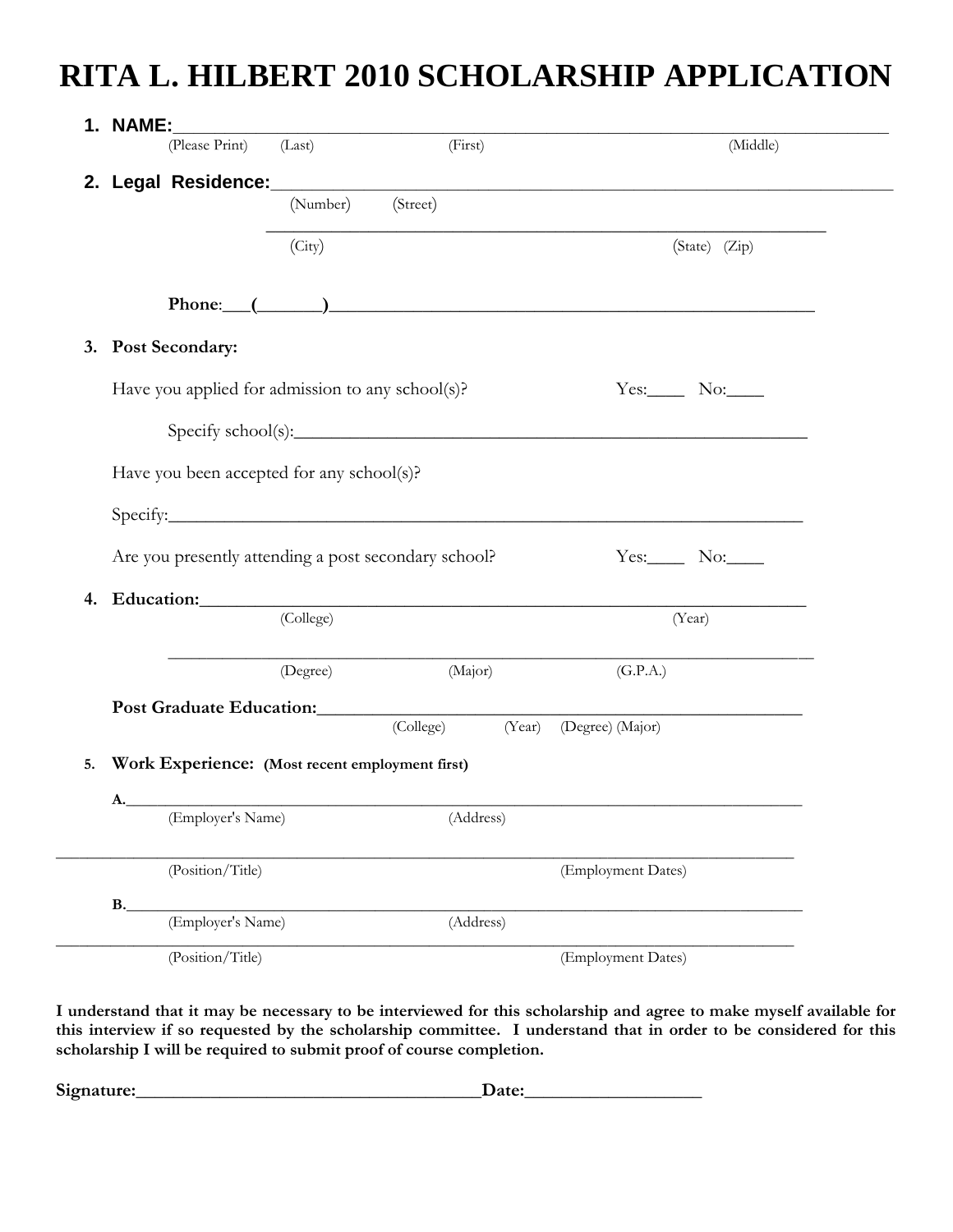### **"NJALA RECOGNITION" AND "KEHNAST" AWARDS Application**

Each year at the conference of the **New Jersey Association of Library Assistants** the "NJALA Recognition" and "Kehnast" awards are presented.

The NJALA Recognition Award is given to a dedicated Director, Trustee, or Librarian in a New Jersey Library or Libraries who encourages and supports participation in career development or activities for library assistants in New Jersey.

The Kehnast Award is given to a dedicated library assistant in a New Jersey Library who has made a significant contribution to the profession or to his/her library and actively participates in career development or activities in New Jersey. This award is named for AnnaMarie Kehnast who served as President and Liaison of NJALA. The recipient must be a current member of NJALA.

To nominate a candidate for either award please include the following: **Your information**:

| (Please print.) (Last)         | (First)        | (Middle)                  |  |  |
|--------------------------------|----------------|---------------------------|--|--|
| 2. Library name & address:     |                |                           |  |  |
|                                |                | (Street or P.O. Box #)    |  |  |
| (City)                         |                | (State) (Zip)             |  |  |
| 3. Title:_______________       |                |                           |  |  |
| <b>Candidate information:</b>  |                |                           |  |  |
| (Please print.) (Last)         | (First)        | (Middle)                  |  |  |
| 6. Library name & address:     |                |                           |  |  |
|                                |                | (Street or P.O. Box $#$ ) |  |  |
| (City)                         | (State) (Zip)  |                           |  |  |
| 7. Title:                      | 8. Phone: 1988 |                           |  |  |
| 9. Award you are applying for: |                |                           |  |  |

Include an essay of no more than 200 words explaining why the candidate deserves this award. This application along with the essay must be postmarked by April 30, 2010 and sent to:

> East Orange Public Library Attn: John Guido 21 South Arlington Avenue East Orange NJ 07018 Phone: 973-266-5601 Email: [jguido@eopl.org](mailto:jguido@eopl.org)